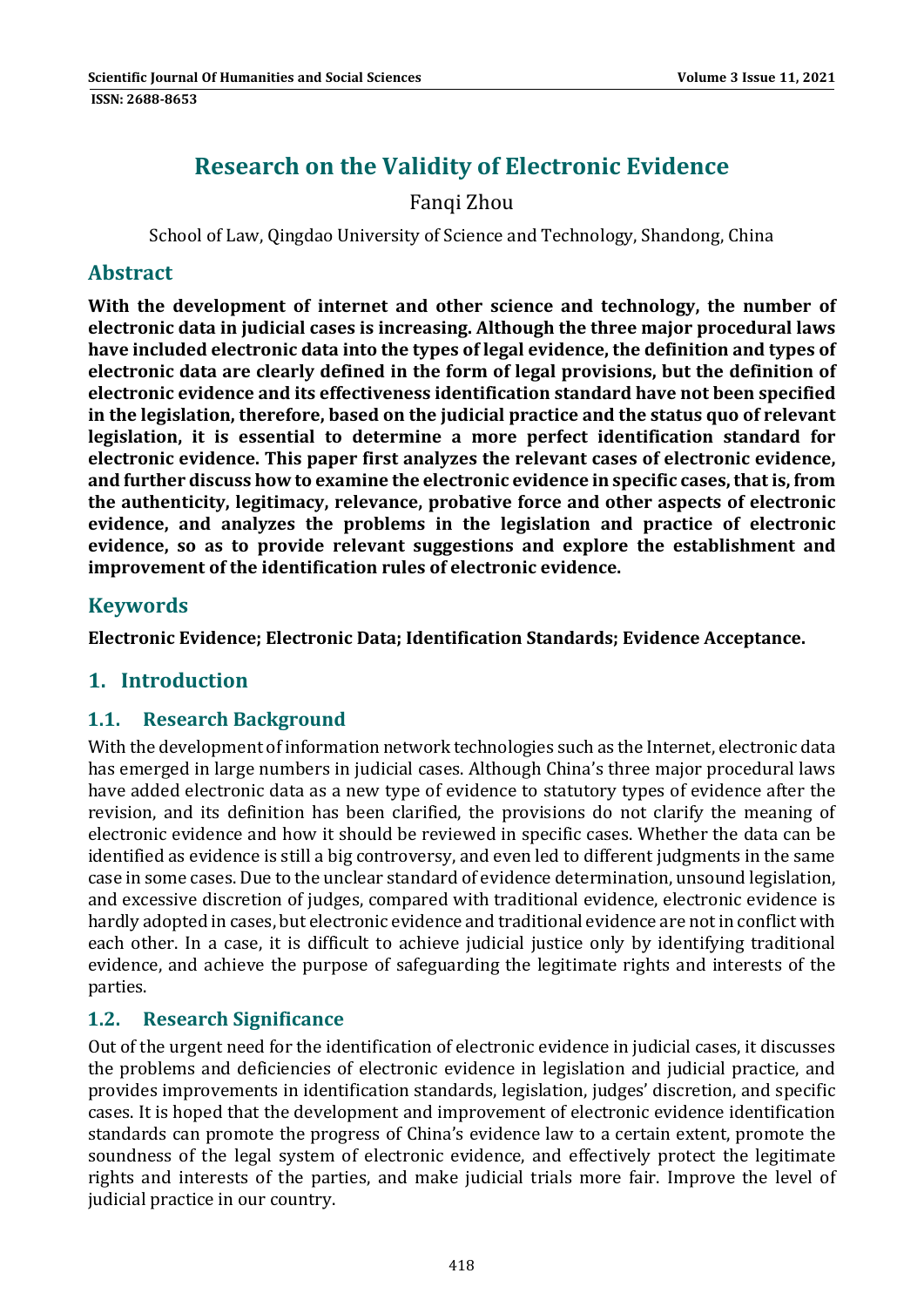#### **1.3. Research Ideas**

In the Internet era, electronic data has been established as an independent type of evidence. Although the law clearly stipulates its definition and types, due to the fact that electronic data is easily tampered with and the relevant legal provisions are not sound, many people They question the admissibility and probative power of electronic evidence. This article will start with the relevant cases of electronic evidence, analyze the current situation of electronic evidence in judicial practice, legal provisions and other aspects, analyze the problems of electronic evidence in legislation and judicial practice, and propose relevant solutions and suggestions for improvement.

# **2. Case Overview**

In the second instance of Shidexiong's entrusted contract dispute with Haikou Private Travel Agency Co, Ltd. Shenyang Branch, the main dispute in this case was whether the appellant Haikou Private Travel Agency Co, Ltd. (defendant in the original trial) provided the appellant Shidexiong (plaintiff in the original trial) with multiple persons Travel services, whether the appellant needs to pay the appellee related expenses. During the first instance of the case, both parties cross-examined the evidence provided by the plaintiff on the financial statements provided by the plaintiff, chat records between the plaintiff's employees and the defendant, and details of the delegation. When the two parties cross-examined the evidence, the defendant retorted that I did not sign and approve the evidence submitted by the plaintiff, and the plaintiff collected the evidence in the case. I did not submit any evidence and could not fully conduct the case. Therefore, the defendant found that the plaintiff's evidence was insufficient and the evidence did not have Admissibility. Therefore, on the basis of no factual and legal basis, the evidence submitted by the plaintiff cannot fully prove the facts of the case, so the court should not support the claim made by the plaintiff. However, the court of first instance held that although the defendant did not sign and confirm the financial statement and the details of the delegation, the chat record between the plaintiff and the defendant can determine that the defendant has a clear understanding of the facts and amount of arrears, and knows that the plaintiff provided the defendant. The fact of multi-person travel services, and the evidences can be mutually corroborated, forming a complete chain of evidence in the determination of the facts of the case, thus proving that the plaintiff's claim is established. Moreover, the defendant also questioned the authenticity of the WeChat chat records, believing that the WeChat chat records may be deleted, but he refused the court to appraise its authenticity, and failed to provide contrary evidence to refute the authenticity of the WeChat chat records. Therefore, the WeChat chat records are admissible as electronic data and can be used as the basis for determining the facts of the case. Therefore, the plaintiff's evidence is not flawed, and the court of first instance determined that the plaintiff's litigation request was established. In the second instance of the case, the court of second instance reorganized the facts of the case and determined that: the court of first instance clearly investigated the facts of the case and used the law accurately. The court of second instance made it clear in the judgment that if it wants to prove the parties' claims based on objective facts of the case, or if contrary evidence is presented to overturn the opposing party's litigation claims, the parties themselves shall bear the burden of proof. Due to various reasons, the parties are unable to collect evidence, or the collected evidence cannot fully support their claims, and the party who bears the burden of proof shall bear the adverse effects of the proof. The appellant neither provided relevant evidence to refute the other party, nor applied for the appraisal of the authenticity of the other party's evidence, and should bear the unfavorable consequences of proof. Therefore, the court of second instance rejected the appellant's litigation request.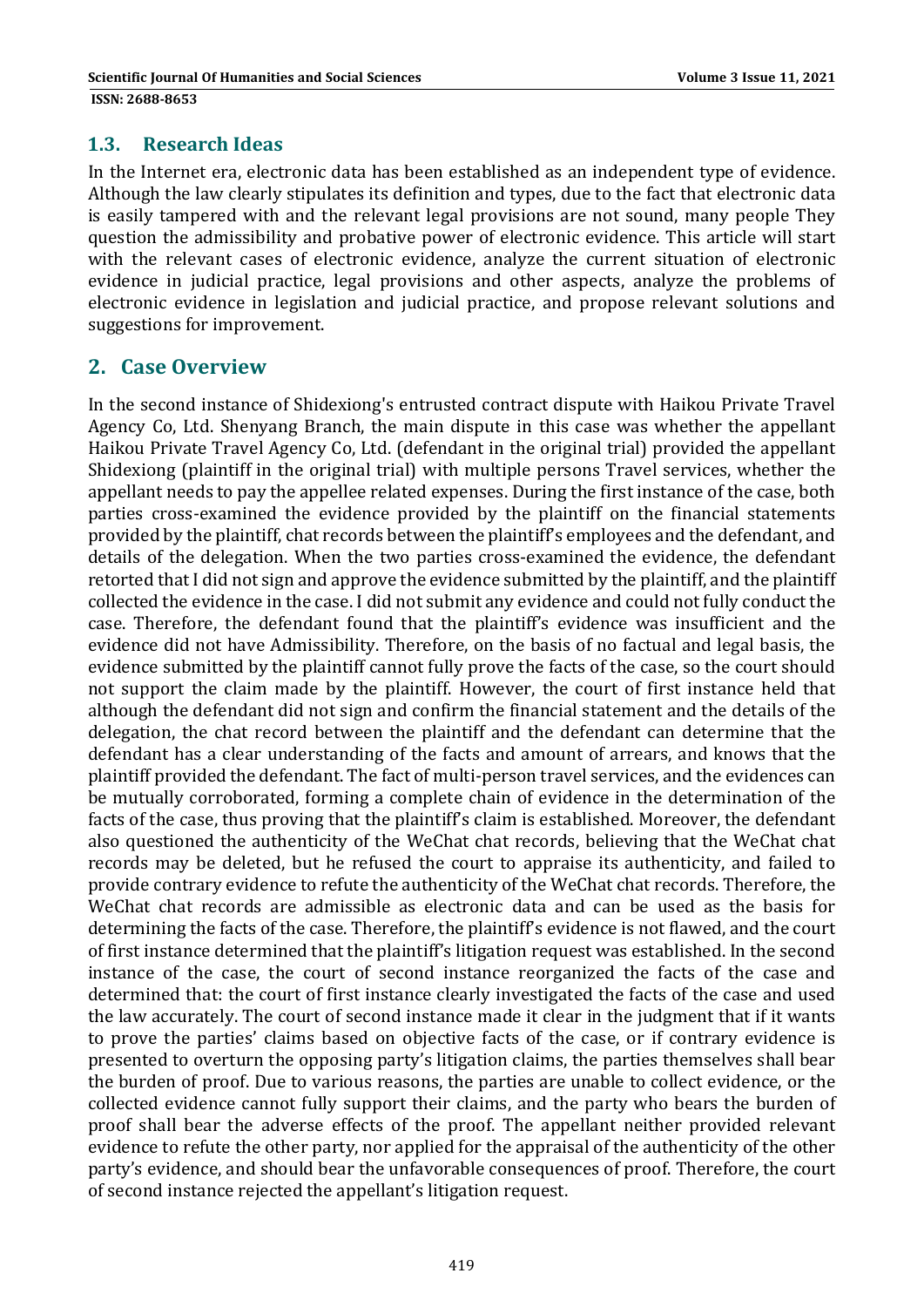Through the analysis of the case, the following conclusions can be drawn: First, electronic data such as We chat records can be used as evidence to determine the facts of the case; second, the court reviews whether the evidence meets the authenticity requirements, and both parties Cross-examination, the probative power of electronic evidence can be determined; third, in order to prove the facts of the case, when a party provides electronic evidence as a basis, it must combine other evidence to form a complete chain of evidence to prove the facts of the case, thereby enhancing the power of electronic evidence Proof; Fourth, the parties themselves must be cautious about their statements during the trial. If the electronic evidence collected by them cannot prove the facts of the case, I must prevent my statements from putting my claims at a disadvantage. Withstand adverse effects. At the same time, if I question the authenticity of the electronic evidence of the opposing party, even if the evidence collected by the opposing party seems to be strong, I must apply to the court for a re-examination of whether the electronic evidence is authentic. Fifth, under normal circumstances, due to the rigor of adopting evidence, the court prefers that the party submit the original evidence. Therefore, the party should properly keep the original record of the electronic evidence. Electronic evidence is processed.

# **3. Determination of the Validity of Electronic Evidence**

#### **3.1. Electronic Evidence and Electronic Data**

After the revision of China's Criminal Procedure Law, Civil Procedure Law, and Administrative Procedure Law, the three major procedural laws have incorporated electronic data into the legal evidence types, and their evidence status has been confirmed through legal provisions. The definition of evidence and the standard for determining its validity have not been clearly stipulated by law. In academia, scholars are concerned about how to define electronic certificates According to data, there is no agreement. In the past, scholars originally defined electronic evidence as "computer evidence" because most of the electronic data was mainly stored in electronic equipment such as computers. Compared with "computer evidence", the definition of electronic evidence covers The content of is more extensive, that is, it is electronic or digital data information in electronic or digital form. It can be seen that electronic evidence is mainly composed of data messages.

Electronic evidence and electronic data [1]are not the same concept, and the two concepts should not be confused. This point is worth emphasizing. For "electronic evidence", there is currently no clear concept to identify it, but through investigation and research on the relevant literature of electronic evidence, from the perspective of the characteristics of electronic evidence, two different definitions have been formed. Some scholars believe that " "Electronic evidence" refers to files stored in computers and other electronic devices, or information and data generated during the operation of electronic devices, and can objectively prove facts associated with the case. This concept shows the "electronic" or "digital" characteristics of electronic evidence and its role in proving the facts of the case. Another part of scholars believes that "electronic evidence" is used to prove the facts of a case and extract data such as documents from electronic devices. This concept emphasizes the "electronic" nature of electronic evidence. Current scholars have not reached agreement on how to define electronic data. Some scholars believe that electronic data is mainly composed of digital information. It uses electronic, optical, magnetic and other means to perform operations such as data generation, storage, and transmission. Other scholars believe that it is a variety of documents and data information in electronic form, and it also has the function of being able to prove a certain fact. The first concept emphasizes the "electronic" nature of electronic data. The second concept not only reaffirms the "electronic" characteristics of electronic data, but also clarifies the function of electronic data to prove the facts of the case. All in all, electronic data and electronic evidence cannot be treated the same. Electronic data is only a kind of digital information material, and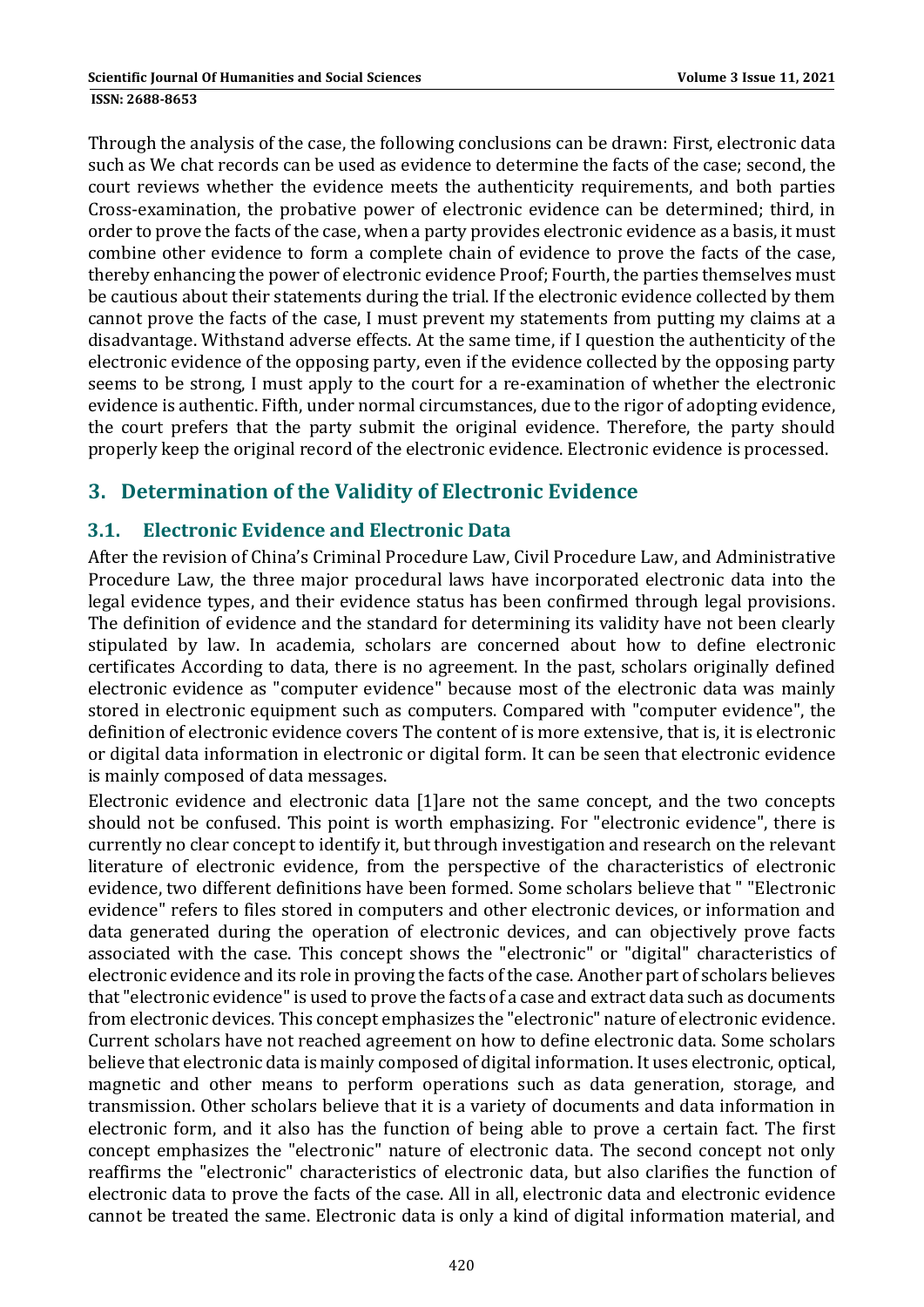electronic evidence is a kind of evidence stipulated by law. Electronic data is mainly composed of data information, and is generated and transmitted electronically. The connotation of electronic evidence is more abundant. In addition to electronic data, its main component is also required to have the power to prove objective case facts. That is to say, compared with electronic data, electronic evidence also has the function of objectively proving the facts of the case[2]. 

The Supreme People's Court's interpretation of the "Civil Procedure Law" Article 116 clearly stipulates the concept of electronic data, which is generated with the help of electronic technology, stored in digital form in electronic equipment, and the content of electronic data can be compatible with the carrier. Separated, and can be transferred to another device carrier by copying. The Supreme People's Court promulgated Article 14 of the "Decision on Amending the "Several Provisions on Evidence in Civil Litigation"", which stipulates that it regulates the manifestation of electronic data in the form of legal provisions, which covers judicial cases to a certain extent. The emerging forms of electronic evidence conform to the development of contemporary judicial practice.Article 7 of the "Electronic Signature Law" clarifies that data messages should be adopted when they meet the criteria for determining evidence. In judging activities, electronic data cannot be prejudiced due to differences in production methods and storage media from traditional evidence, denying its legal evidence status, and refusing to use electronic evidence as evidence. It must be considered that the collected electronic evidence must prove the facts of the case, and there is no flaw in effectiveness. The judgment of whether the evidence can be adopted must be combined with the determination standard in the specific case. 

### **3.2. Identification Standards of Electronic Evidence**

In conjunction with the determination of the validity of traditional evidence, it is necessary to specifically judge whether the evidence can be adopted from the aspects of legality, authenticity, relevance, and power of proof. First, the objectivity of evidence is mainly whether the form and content of the evidence meet the standards of objectivity; secondly, the relevance of evidence is whether the evidence based on objective facts is relevant to the object of proof of the case; third, the evidence is Legitimacy refers to the form of evidence, the subject of evidence collection, the method of obtaining evidence, and the procedure of extracting evidence comply with the requirements of legality; finally, it is judged whether the evidence is probative and whether the electronic evidence itself can independently prove the facts of the case or the electronic evidence combined with others Whether the evidence can prove the facts of the case, and to what extent the evidence can confirm the facts of the case. Electronic evidence must first have authenticity. If it does not meet the determination of authenticity, then its probative power is doubtful and it will not be adopted in the case. Therefore, when judging whether electronic evidence can be adopted, the authenticity of the evidence must first be judged.

Although in the process of collecting or storing electronic evidence, the parties can use technical means to do so. However, when hearing a specific case, one cannot refuse to accept the evidence because the party uses a collection method different from traditional evidence to extract the electronic evidence, or reduce the adoption of electronic evidence in the case, nor can it be because the electronic evidence is "hard to tamper with," Delete the feature and increase its acceptance. In judicial practice, the electronic evidence used as the basis for the verdict needs to meet the relevant provisions of probative power and probative power. However, because the legal provisions do not stipulate how to review electronic evidence, the authenticity, relevance and legality of electronic evidence must be determined. Make judgments[3].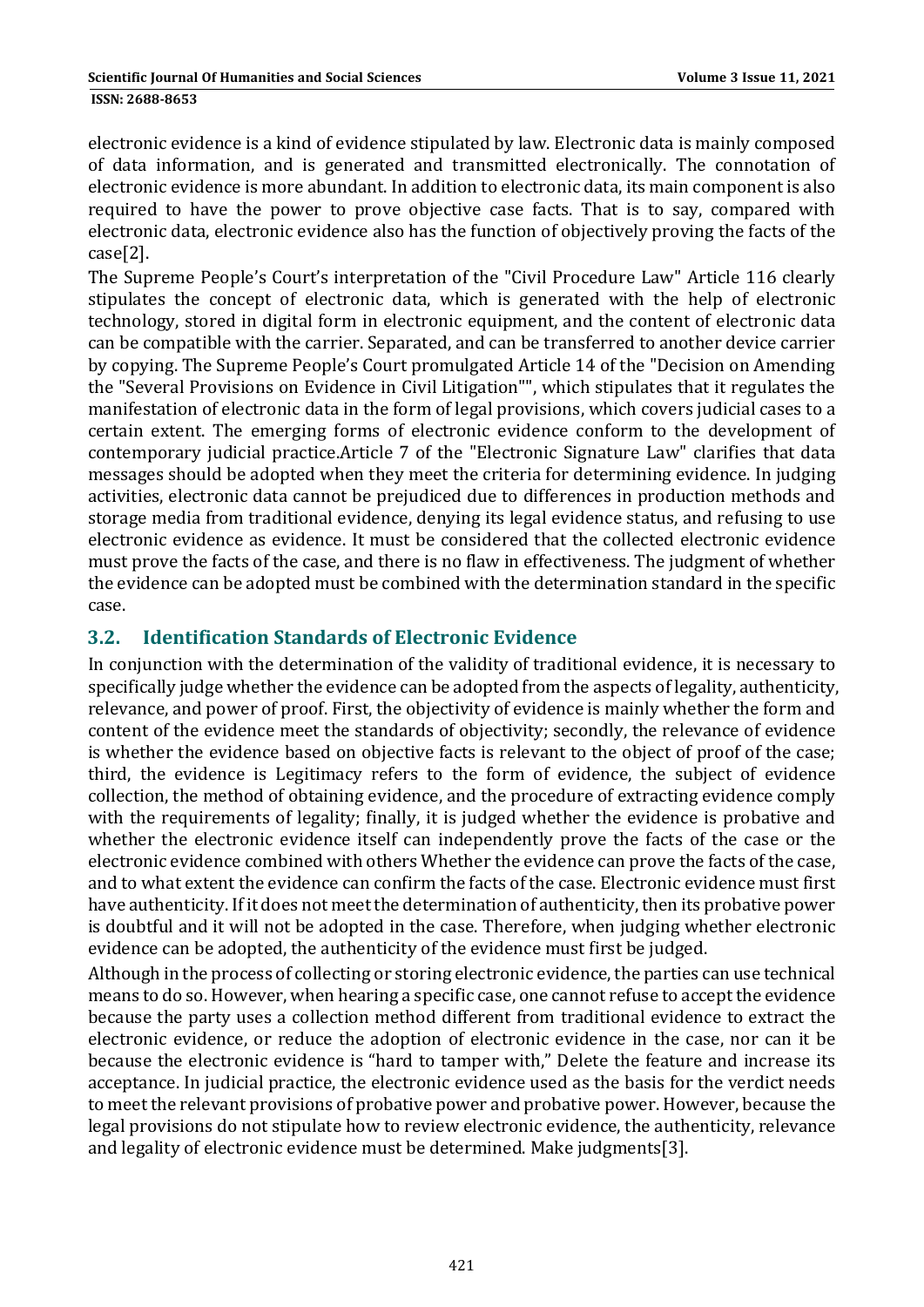# **3.2.1. Confirmation of the Authenticity of Electronic Evidence 3.2.1.1. Original and Photocopy**

The determination of authenticity[4] must adhere to the principle of non-discrimination, that is, the determination of the form of electronic evidence cannot be limited to the original or copy, but depends on whether the electronic evidence retains all the information originally formed by the data. If the information it retains is complete and can objectively reflect the facts of the case, the copy has the same effect. Therefore, no matter whether the electronic evidence is the original or the photocopy, it will not affect the determination of the facts of the case. As long as the content of the electronic data is authentic, it can be initially adopted in the case. Because electronic evidence has the characteristics of virtualization and digitization, the copy and the original have the same validity and proving power and can be adopted. And although the law clearly stipulates that the evidence submitted by the parties is electronic data, the original documents of the electronic data need to be submitted. The copy provided by the original creator of the electronic data is consistent with the original, or through The original copy of the electronic data, etc., or other documents that are recognized and recognized by humans, can be considered to have the same effect as the original electronic data.

Article 23 of the Supreme People's Court's decision to amend the "Several Provisions on Evidence in Civil Litigation" stipulates that the original and photocopy should be adopted in the case. When submitting electronic data or audiovisual materials, the original documents of the materials should be submitted to the court. However, if the parties really have difficulties in providing the originals, they can submit copies of the electronic data, etc. Article 64 of the Supreme People's Court's Provisions on Several Issues Concerning Evidence in Administrative Litigation, in order to determine whether electronic data is probative or to examine whether the electronic data submitted by the opposing party meets the authenticity requirements, after confirmation by means of notarization, electronic The copy of the data is deemed to have the same effect as the original and can be adopted. However, the actual situation of the case is through printing, screenshots and other means. Although electronic evidence can be presented in court, it is still difficult for the parties to submit the original. If there are doubts about the validity of electronic evidence and the original cannot be provided, coupled with the intangible and easy-to-tamper characteristics of electronic data, the court cannot judge that the content of electronic evidence is objective and authentic, and will usually not accept it.

Review whether the electronic evidence complies with the authenticity regulations. On the one hand, the content of the electronic evidence must be reviewed. On the other hand, it must be reviewed whether the electronic evidence is objective and truthful during the process of generating, transmitting and storing electronic evidence, and from the collection of electronic evidence to the submission of electronic evidence in court. Sex and integrity. Moreover, in order to prove that the electronic evidence is complete and true, technical means are indispensable, and the technical means must be reliable and safe, otherwise the proof of evidence will be flawed and the court will not accept it.

#### **3.2.1.2. The Identity of the Subject of Electronic Evidence**

In practice, it is often impossible to prove that the identity of the sender of the electronic evidence is the person involved, so the proof of the evidence is flawed and the evidence cannot be adopted in the case. Article 9 of the "Electronic Signature Law" clarifies the identity of the sender. If one of the three situations is met, the identity of the sender can be identified. However, in practice, many complicated situations will occur. Can not prove their own subject identity, which makes it more difficult to produce evidence.

In traditional evidence, the identity of the subject of the party is confirmed by handwritten signatures, or the identity of the subject of the party is confirmed by the identification of handwriting, but for electronic evidence, neither of these two methods can be implemented. In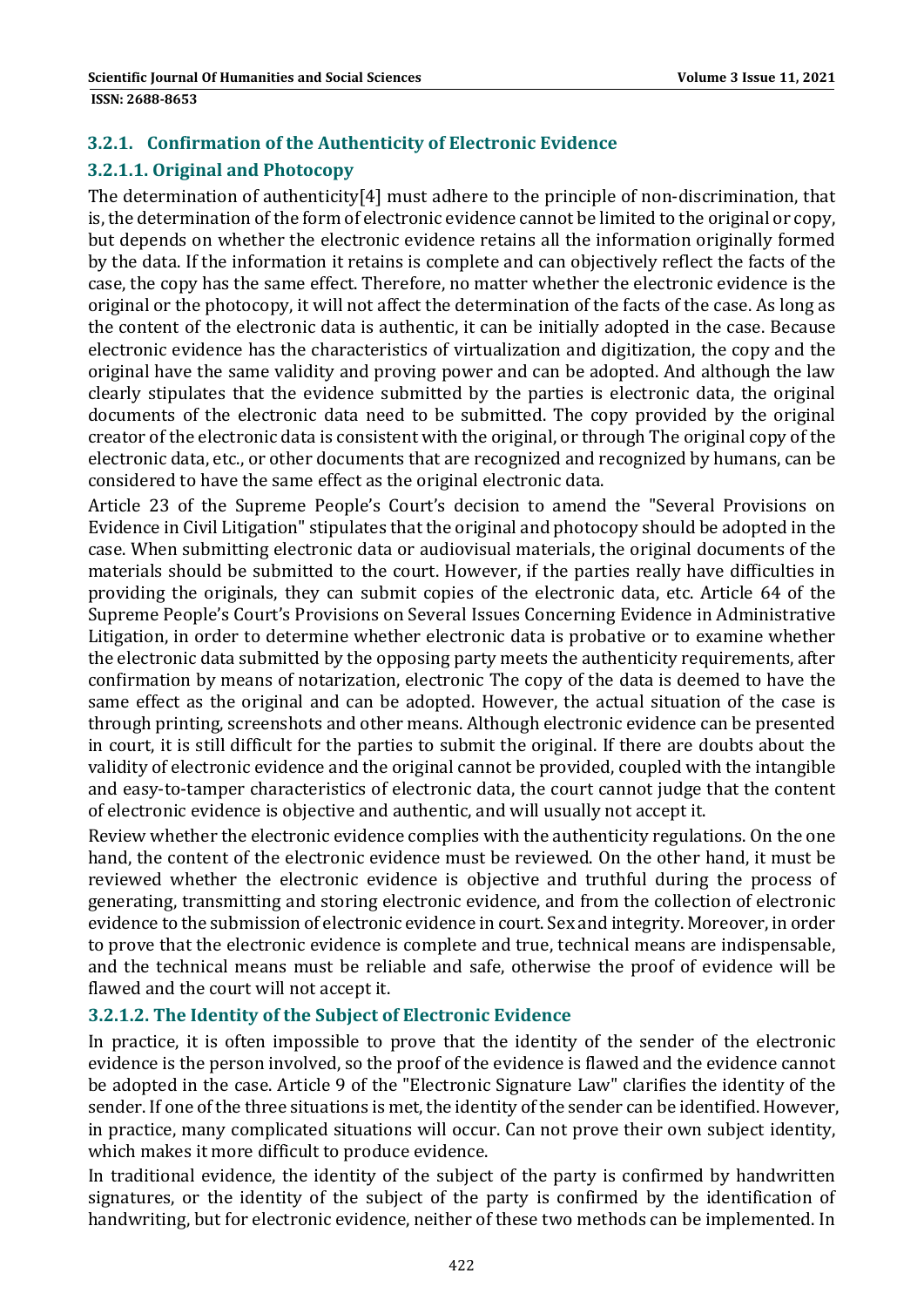practice, the identity of the parties cannot be proved. Article 14 of the "Electronic Signature Law" stipulates that a reliable electronic signature is considered to have the same legal effect as a handwritten signature or a seal. With reliable electronic signature electronic data, the sender's subject identity can be directly identified. For electronic data that does not use a reliable electronic signature, other evidence in the associated case is needed to verify the sender's subject identity, for example, the user's identity. Whether the account is bound to a mobile phone number, whether the user's account is authenticated by real name, are used to verify the identity of the subject.

The authenticity of electronic evidence can be further discussed: Formal authenticity: Electronic evidence must have an exact and reliable carrier. Electronic evidence is mainly composed of electronic data. As the name implies, electronic data is data in electronic form. The tool can understand the specific information it stores. After reviewing the original and copy of the electronic evidence, it is determined that the two have the same proving power, and the copy of the electronic evidence can also be adopted; substantive authenticity: the content of the electronic evidence is clear, objective and accurate, and the content of the electronic evidence is clear, objective and accurate. It is forged; electronic evidence is based on objective case facts, and conjectures that are not based on facts cannot be adopted as evidence. To review the authenticity of electronic data, it is necessary to determine whether its content meets the requirements for completeness, that is, whether the content of electronic data has been artificially tampered with, whether the content is complete, and so on. Civil litigation should refer to this provision to examine whether the electronic evidence is objective and true. The legal provisions listed are to determine whether the content of the electronic evidence is true and objective. In summary, the key to examining whether the evidence is objective is to examine whether its content complies with the relevant provisions of authenticity. Article 5 of the Electronic Signature Law of the People's Republic of China to clarify whether the electronic evidence meets the specific requirements of the original, that is, the content of the evidence must not be damaged when the evidence is collected. The content of the evidence must be objective and cannot be modified manually. This provision also shows that it is important to review the authenticity of the content of electronic evidence. Article 8 of the "Electronic Signature Law of the People's Republic of China" states that determining whether electronic data is objective or not starts from three aspects: operators, operating procedures, and information systems. For example, when judging whether the method of generating, storing or transmitting data messages is worthy of recognition, you can check whether the process of generating, storing, and transmitting data messages by the operator complies with the law, and whether the operating system has the possibility of being invaded by unauthorized persons In the process of generating, storing, and transmitting data messages, did the operators carefully and accurately follow the process, and whether the operation steps were changed without authorization; whether the information system is trustworthy in the process of generating, storing, and transmitting data messages ; Whether outsiders can perform illegal operations on entering the system, etc. When examining whether the methods used to keep the contents of electronic data intact are trustworthy by the parties, and when judging whether the sender's methods are trustworthy by the parties, it is indispensable to use technical means for verification. For example, just signing your own name on a file is more likely to be tampered with than a digital signature, data messages with encryption measures are more reliable than data messages without encryption measures, and so on. It is impossible for the law to provide a set of very detailed and complete rules so that judges can apply to all cases. This requires judges to judge the specific circumstances of the case based on trial experience.

#### **3.2.2. Determination of the Relevance of Electronic Evidence**

The relevance of electronic evidence refers to "whether the evidence based on objective facts is relevant to the proof object of the case". The premise of using electronic evidence is that the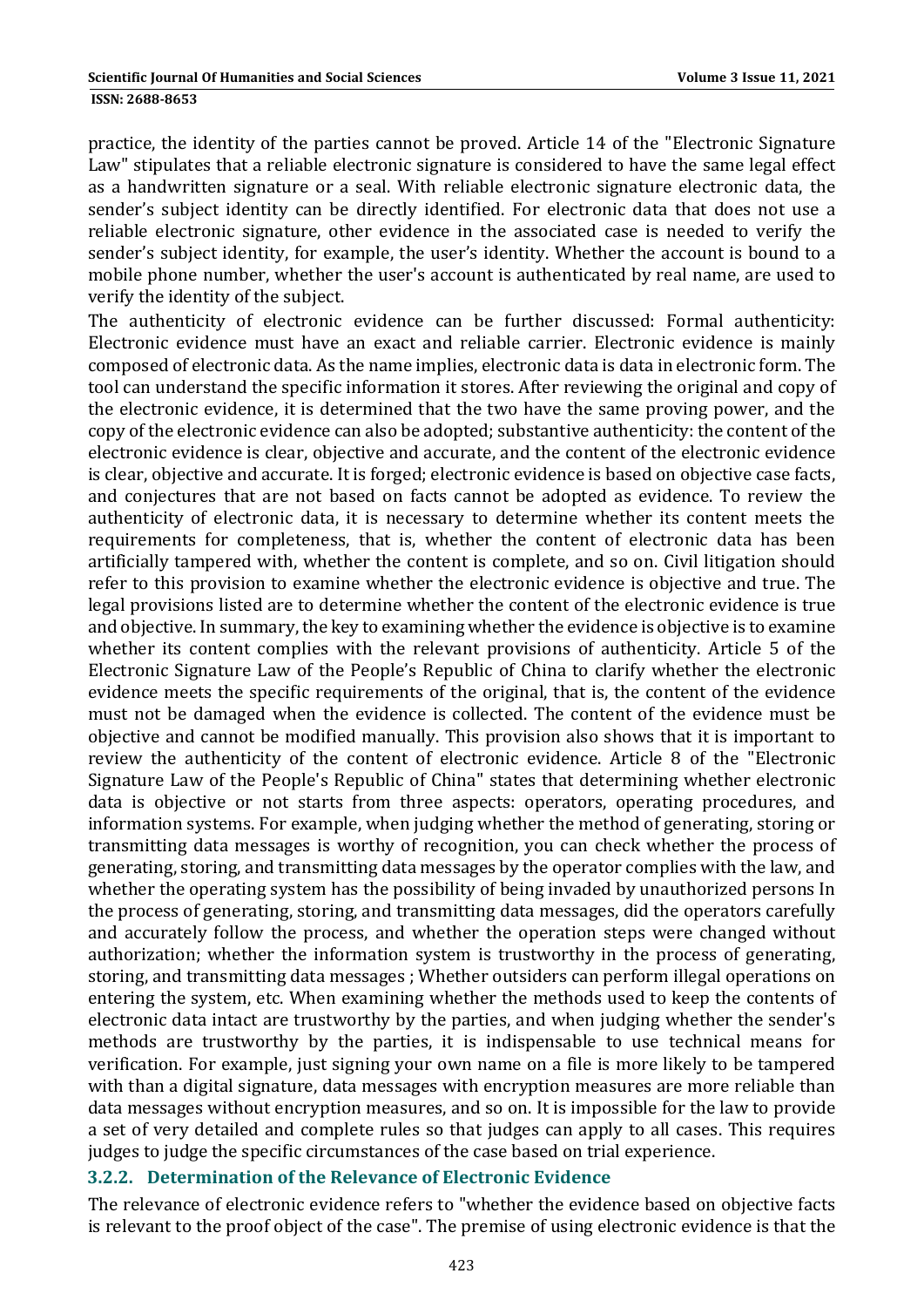#### **ISSN: 2688-8653**

facts contained in it need to comply with the following regulations: first, what facts can be identified by electronic evidence; second, whether the facts of the case can fundamentally deal with the difficult issues in the case; Are there any clear regulations on the content of the evidence relevance? After answering these three questions, people can understand the specific connotation of electronic evidence in more detail.

Traditional theory believes that evidence must be substantive, that is, for the facts of a case, the evidence must have a substantive proving effect, and the evidence must also be probative, that is, the objective facts in the evidence can prove the facts to be proved in the case or related disputed facts. These two properties of evidence are closely related to the relevance of the evidence. Whether the evidence is relevance depends on whether the content and information contained in the evidence can be used to identify the facts of the case. In the past, to determine whether the evidence is related to the case, it is important to determine whether the content of the electronic evidence is related to the facts of the case, as opposed to examining whether the electronic evidence carrier complies with the provisions of relevance. In the process of determining whether the electronic evidence complies with the relevance regulations, checking whether the content of the electronic evidence meets the relevance requirements and determining whether the electronic evidence carrier complies with the relevance regulations, both must be carried out, and one is indispensable.

Electronic evidence is different from traditional evidence. It is intangible and intangible. It is electronic and digitized data and information. It is stored in a complex virtual space and must be transformed into a certain physical form before it can be used by people. Know. Therefore, in the process of determining whether the electronic evidence complies with the relevance regulations, both checking whether the content of the electronic evidence meets the relevance requirements and determining whether the electronic evidence carrier complies with the relevance regulations must be carried out. The relevance of electronic evidence is rich in connotation, which is composed of the content relevance and carrier relevance of the evidence. Content relevance refers to whether the evidence based on objective facts and the proof object of the case are related to the content of the electronic evidence. The carrier relevance refers to the relevance of the existence of electronic evidence to the parties or other litigation participants[5]. For carrier relevance, the facts in dispute in the case must be determined in conjunction with the presentation of electronic evidence in the virtual space, and it cannot be simply determined that the parties to the case or other litigation participants are associated with the carrier of electronic evidence.

The elements of any case are specific. The elements specifically include characters, events, time, space, location and other elements. When the characters, events, time, space, location and other elements of the virtual space change, the parties in the physical space or others The relationship between the litigation participants and the characters, events, time, space, location and other elements of the virtual space will be manifested through the carrier of electronic evidence. Space is considered in isolation, and the two must be connected for judgment.

#### **3.2.3. Determination of the Legality of Electronic Evidence**

The legality of evidence refers to the collection and use of evidence in accordance with the law. The legitimacy of the review shall be determined in terms of the subject of evidence collection, the source of evidence, the form of evidence, and the procedure for obtaining evidence. Before reviewing the authenticity and relevance of the evidence, the legality of the evidence must be determined first, so as to confirm that the evidence has legal effect.

As for the electronic data itself, it is impossible to determine whether it is legal or illegal. In judicial practice, only when electronic data has the function of identifying the object of proof, that is, when it becomes electronic evidence, the law will judge whether it is legal or illegal. At this time, it will check whether the evidence is legal. Specific identifications are made in terms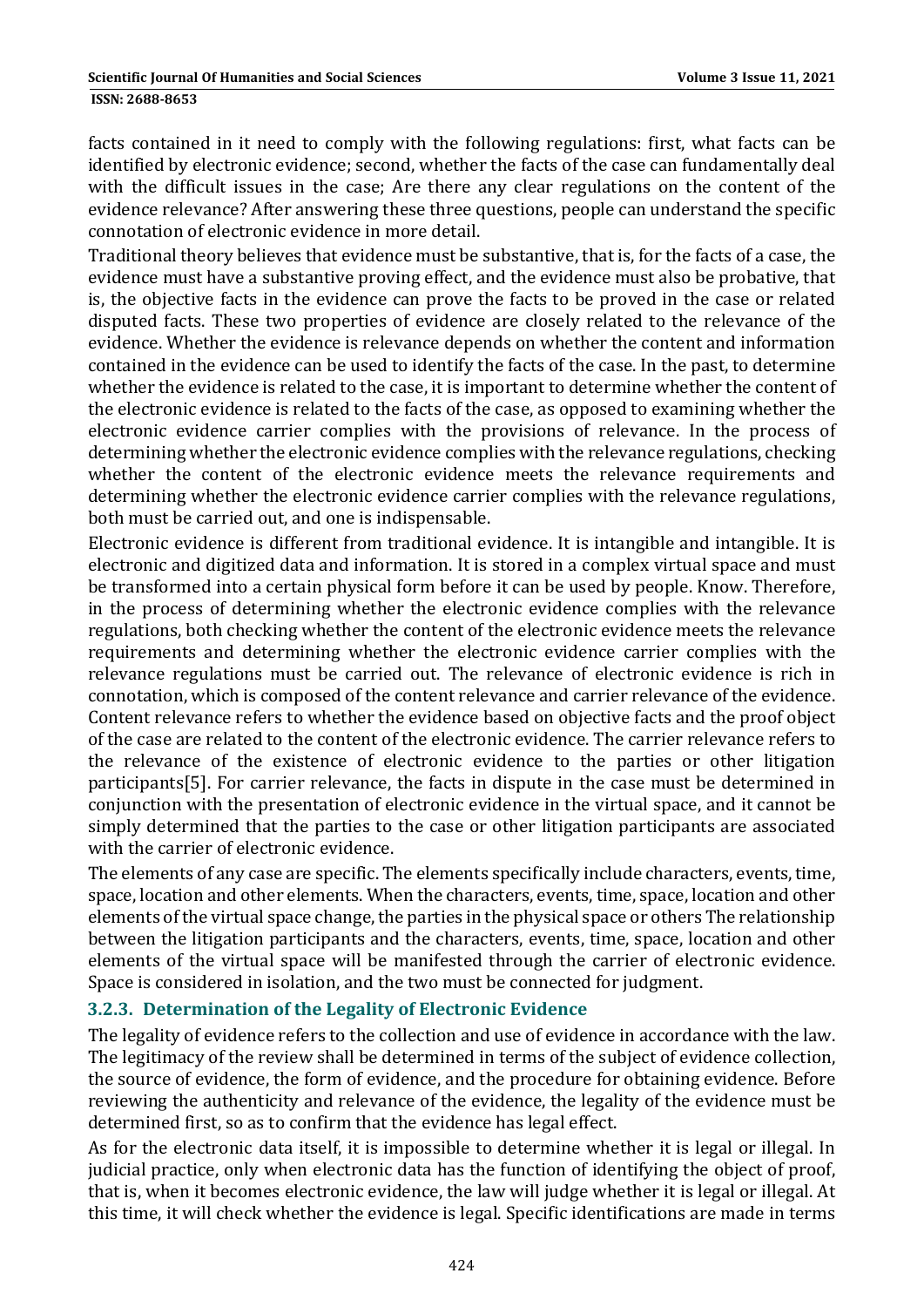of sources, collection subjects, and collection procedures. For example, the law stipulates that the number of forensics personnel who collect and extract electronic evidence and the method of obtaining evidence shall be reviewed to determine whether the electronic evidence meets the regulations; whether the records, lists and other materials and witnesses are recorded during the collection of electronic evidence The signature or seal of the person to indicate the recognition of the electronic effect; whether the equipment is used to record the process of collecting and extracting electronic evidence, whether the professional confirms the equipment access of the electronic data, etc.

Whether electronic evidence meets the regulations can be used to prove the facts of the case. However, in the specific judicial and law enforcement process, evidence that cannot be determined to be connected to the facts of the case can be adopted. Because the adoption of electronic evidence must comply with legality regulations. Compared with traditional evidence, electronic evidence is a newly emerging form of evidence, so the relevant regulations on the adoption of electronic evidence are different from traditional evidence. Although electronic data is stored in electronic equipment such as computers, the electronic data in the equipment may be destroyed. Therefore, the data stored in the computer should be printed and preserved by tangible means. In addition, criminals who master the decryption technology may be The encrypted information is decrypted, resulting in the information being obtained by lawbreakers or being leaked or tampered with, and it is impossible to guarantee whether the information and data of the parties are safe and not tampered with. When both parties have a dispute, as long as the original data is slightly changed, the original document data may change accordingly, resulting in electronic evidence that does not comply with the relevant regulations on authenticity, and the power of proof is reduced. The evidence has flaws in validity and is rejected by the court. among.

Evidence collected through illegal means shall be excluded in accordance with legal provisions. For example, Article 27 of the Regulations on Several Issues Concerning the Collection, Extraction, and Review and Judgment of Electronic Data in Handling Criminal Cases stipulates that when evidence is flawed, it should be processed. Corrections or reasonable explanations for the flaws can be made so that the evidence can be adopted. If the validity of the evidence cannot be corrected or a reasonable explanation for the flaws cannot be made, the electronic evidence cannot be adopted. The "Civil Procedure Law" also clearly explains the rules for the exclusion of illegal evidence. The purpose of formulating the rules for exclusion of illegal evidence is to protect the legitimate rights and interests of others, ensure compliance with legal provisions, and maintain public order and good customs. Electronic data itself is intangible, fragile, and vulnerable to tampering. Criminals can easily obtain evidence illegally through electronic information systems such as computers or tamper with electronic evidence, infringe on the privacy of the parties, obstruct the trial of the case, and even undermine judicial justice. Damage to the legitimate rights and interests of the parties, therefore, the judge should carefully review the electronic evidence and exclude illegal evidence, so as to maintain judicial justice and protect the legitimate rights and interests of the parties.

The law clearly states that "in any civil litigation, electronic evidence with one of the following conditions should be excluded: (1) Electronic evidence not obtained through verification procedures; (2) Electronic evidence that has been modified or attacked after verification. Evidence; (3) Electronic evidence obtained through illegal recording, search, seizure, etc.;  $(4)$ For computer-generated electronic evidence, there is evidence that the computer system was in an abnormal state when the evidence was generated; (5) Ordinary evidence laws and regulations to exclude other circumstances; (6) For the electronic evidence stored in the computer, there is evidence that there is a substantial error in the transcription process." The law clearly states: "If an electronic report, memorandum, record or data compilation is produced in the normal course of business activities, the memorandum, report, record or data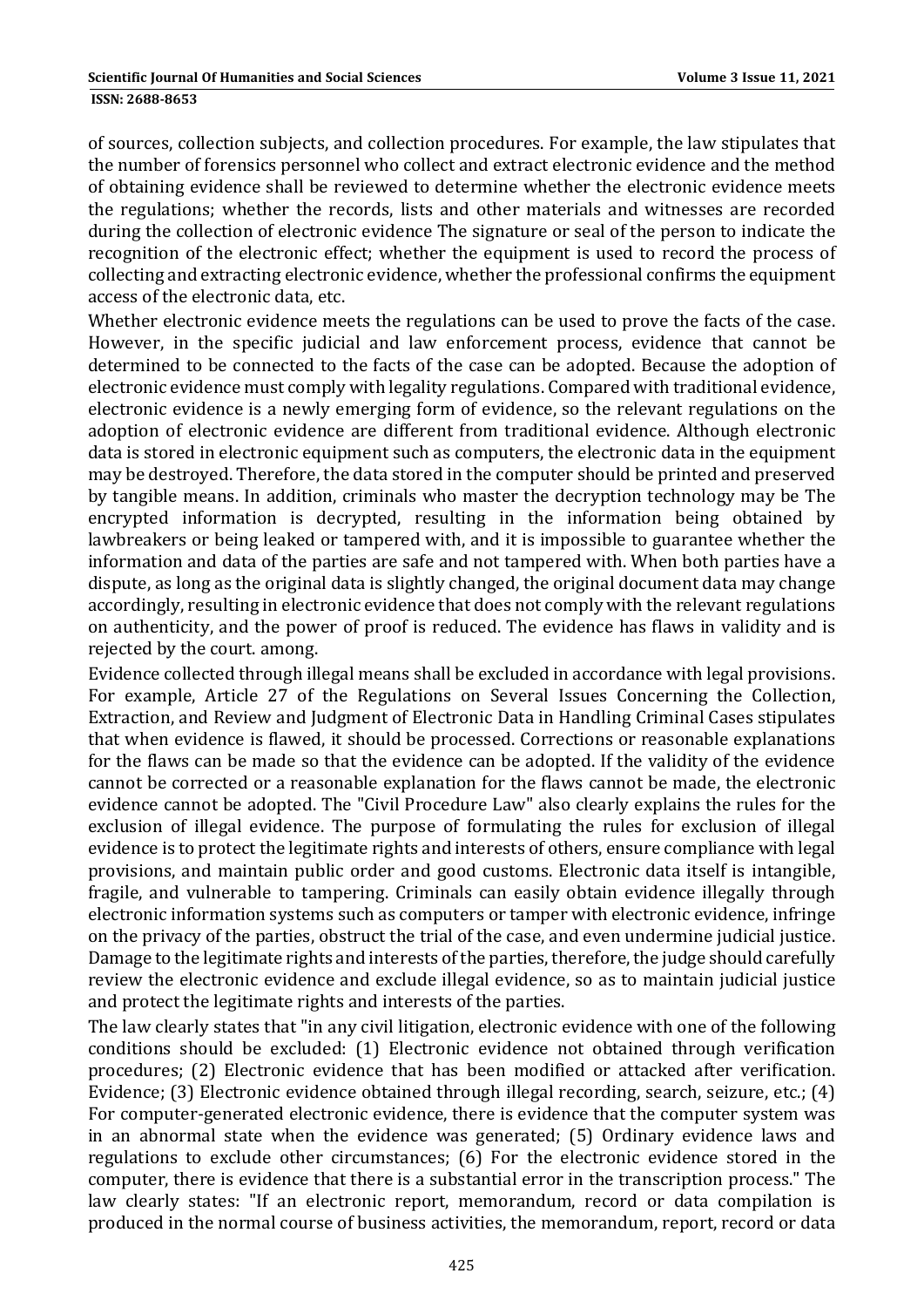**ISSN: 2688-8653** 

compilation shall not be excluded on the grounds of hearsay, but If there is evidence to prove that the memorandum, report, record or data compilation is inaccurate in the way of communication, storage, or environment, it should be ruled out [6]."

#### **3.2.4. Determination of the Probative Power of Electronic Evidence**

Electronic evidence indeed but notarization is more difficult. Therefore, notary agencies urgently need more detailed standards to determine the probative power of electronic evidence, and to verify whether there are problems in the production, transmission, storage, and collection of electronic evidence. The quality of appraisers needs to be improved urgently and an expert appraisal system should be introduced. Professional and technical personnel are required to deal with professional issues in the field of evidence; second, electronic evidence should be data normally generated in the information system, rather than artificial forgery and tampering, otherwise it will reduce the proving power of the evidence; third, not the parties themselves But when the other party saves the evidence, the effectiveness is the highest. In the process of storing electronic evidence on the third-party evidence storage platform, the effectiveness of the evidence is at a general level, and the party himself saves the evidence with the lowest effectiveness. The field of electronic evidence also agrees with these evidence deposit rules.

Electronic data is the application of science and technology in the evidence law. It involves a new technology. Therefore, the determination of the probative power of electronic data requires proficiency in professional technical knowledge. Therefore, when determining electronic evidence In the process of proving the power of the blockchain, the assistance of experts with relevant professional technical knowledge is needed. The testimony of the experts has a greater supplementary effect on the proving power of the blockchain evidence. The Supreme People's Court's Interpretation on the Application of the "Civil Procedure Law of the People's Republic of China" Article 122 provides relevant provisions on the professional opinions provided by experts: During the course of the case, professionals are required to provide opinions on professional issues and answer related majors. Questions and supplement the probative power of the evidence.

#### **3.3. The Burden of Proof for Electronic Evidence**

#### **3.3.1. Legal Regulations**

Legal regulations Article 64 of the "Civil Procedure Law of the People's Republic of China" [Prescribes the burden of proof: Generally, the parties claim that the parties provide evidence, and the parties have the obligation and responsibility to prove their claims. However, in special circumstances, a court is required Obtain evidence in a comprehensive and objective manner based on the principles of good faith and fairness, so that the legitimate rights and interests of the parties are protected. With the development of judicial practice, the adoption of evidence cannot be limited to traditional physical evidence. New electronic evidence should also be adopted as evidence in the case when it meets the standards of evidence collection. After the parties have collected the evidence, they are handed over to judicial staff for review. During the trial, both parties cross-examine the evidence. According to the Supreme People's Court's interpretation of the "Civil Procedure Law of the People's Republic of China," Article 104: Review whether electronic evidence is authentic, whether it complies with legal provisions, whether it is related to the facts of the case, and whether the evidence is probative and its The extent to which the facts of the case can be proved, and whether the evidence is admissible.

#### **3.3.2. Perfect**

"The Supreme People's Court's Provisions on Several Issues Concerning the Trial of Cases by Internet Courts" Article 9: The parties shall submit electronic evidence via the Internet and transmit it to the litigation platform, or process the electronic data into an electronic form by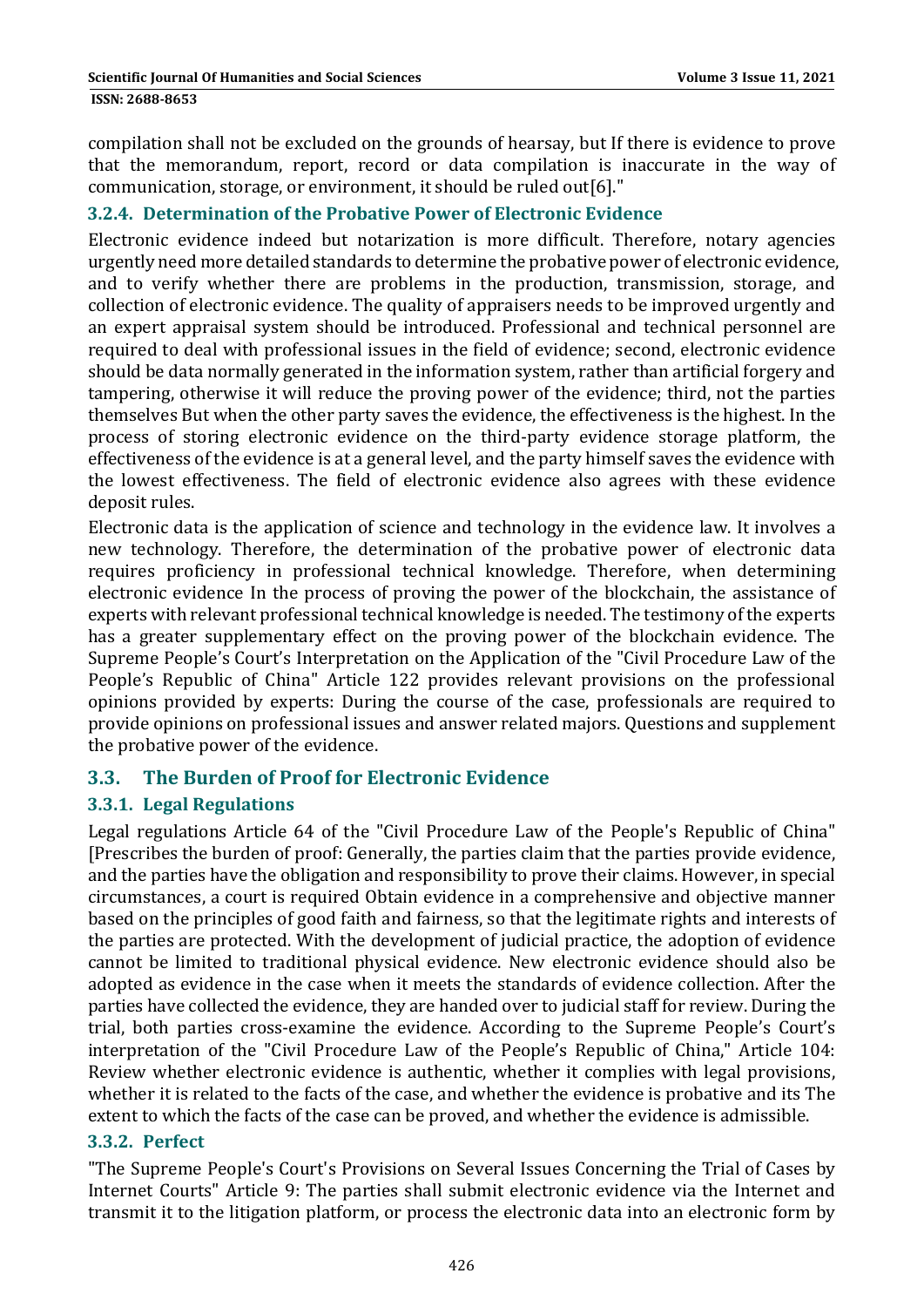scanning, re-photographing, transcribing, etc., Transmit to the litigation platform for proof, and the electronic evidence has been uploaded to the litigation platform, and the parties can directly use the electronic evidence for proof.

This article specifies in detail the specific procedures for submitting electronic evidence, which saves the cost of evidence preservation, improves the efficiency of evidence collection, and ensures the authenticity and integrity of data to a certain extent, and conforms to the development of judicial practice.

Article 2 of the "Several Provisions of the Supreme People's Court on Evidence in Civil Litigation" states the basic principles that should be observed when the parties bear the burden of proof, and the parties should bear the burden of proof conscientiously and responsibly. When the parties are unable to collect evidence on their own due to objective reasons or it is difficult for them to collect evidence on their own, the court shall assist the parties in obtaining evidence in accordance with the party's application.

The people's court judges whether a party can bear the burden of proof is based on whether the party has the ability to bear the burden of proof, that is, the party's ability to produce evidence. The party's ability to produce evidence is mainly limited by the following factors. The second is whether the parties have an objective connection with the facts of the case, and the third is whether the parties have the financial ability to bear the burden of proof.

# **4. Problems Faced by Electronic Evidence in Legislation and Judicial Practice**

### **4.1. The Legislative Issues of Electronic Evidence**

The law has imperfect regulations on electronic evidence, and does not clarify the definition and validity criteria of electronic evidence. The regulations on electronic evidence are scattered and general. Most of the laws and regulations only stipulate the types of electronic evidence, and there are few detailed regulations such as the criteria for judging electronic evidence. In some cases, electronic evidence can only be applied through the legal provisions of evidence.

When determining evidence, the judge has greater discretion. Because the legal provisions on the standard of evidence determination are not sound, the judges in the case mainly determine whether the evidence should be adopted based on trial experience and relevant legal regulations, which leads to the judges' determination of whether the evidence is adopted in the same or similar cases. Inconsistent. Although some judges make comprehensive, comprehensive and detailed judgments on electronic evidence, most judges are more conservative in the determination of electronic evidence and generally do not determine the validity of the proof, which leads to the unfair and rigorous determination of the acceptance of electronic evidence in the case.

When notarizing electronic evidence, the key is whether the process of obtaining evidence complies with the relevant provisions of the law and whether it complies with the requirements of the integrity of the electronic evidence, rather than determining whether the content of the electronic evidence itself complies with the relevant provisions of authenticity. For notarization, it cannot prove whether the evidence is related to the identity of the parties concerned.

#### **4.2. Problems of Electronic Evidence in Judicial Practice**

The standards of electronic evidence collection are not standardized. China's law does not specify the standards for obtaining evidence for electronic evidence. Therefore, the standards for obtaining electronic evidence are not uniform, and relevant industry technical standards have not been formulated at the national level. This has led to the lack of standardization of the forensic process of electronic evidence. In judicial practice, evidence collection is chaotic frequently, and the evidence collected may not meet the requirements of the completeness and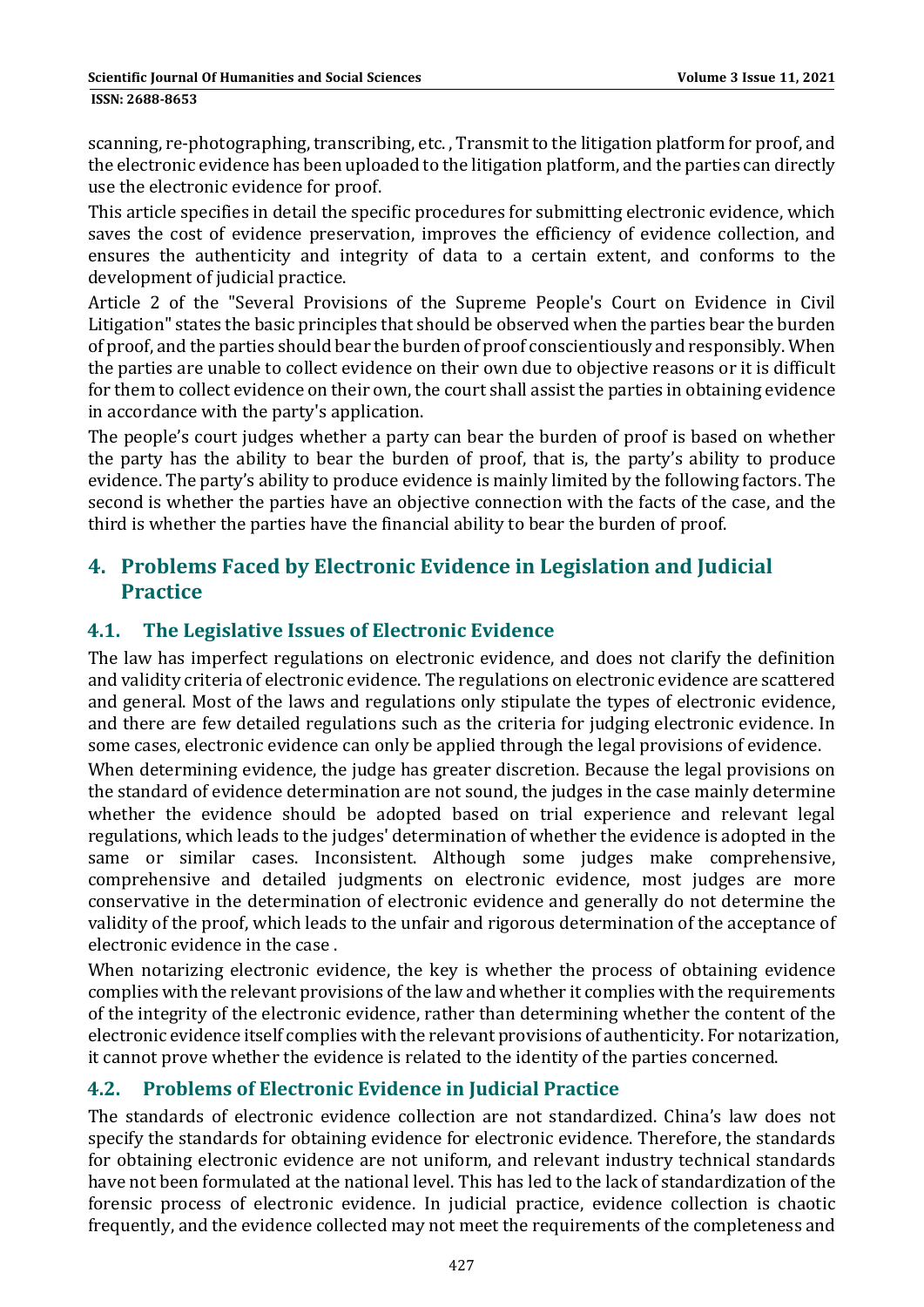#### **ISSN: 2688-8653**

authenticity of the evidence, and has flaws in effectiveness. In the case, it will be considered as illegal evidence and be excluded.

It is difficult to produce electronic evidence [7]. Compared with traditional physical evidence, electronic evidence exists in a special form, and certain carriers must be used to display and exchange evidence in court trials. However, some evidence carriers are inconvenient to transport or costly to transport, which makes it impossible to show evidence, and some Electronic evidence is linked to a specific environment and depends on a specific environment to be read.

The forensics personnel have low literacy. To a certain extent, the quality of the forensics personnel is related to whether the evidence is adopted, and whether the collection of electronic evidence meets the standards of forensics has a decisive effect on the success of the case. The literacy of forensics personnel includes professional literacy and moral literacy. Professional literacy is related to the professionalism of the forensic process. Because some electronic evidence is more difficult to obtain, the forensic personnel need to have strong professionalism. For the forensic personnel with high professionalism, they can screen out the evidence related to the facts of the case among the many pieces of evidence. However, in the actual evidence collection process, because some forensics personnel are less professional, they will all be detained without screening the evidence. To a certain extent, it increases the cost of judicial evidence collection, reduces the efficiency of evidence collection, and wastes judicial resources; moral literacy refers to whether the forensic personnel can guarantee the integrity and authenticity of the original evidence, and do not damage or damage the original evidence for reasons such as monetary benefits. The forgery of evidence or the indulgence of parties who are closely related to the interests of the case destroy or tamper with the evidence. In the process of obtaining evidence, first-hand evidence is easy to be leaked and tampered with, resulting in unclear identification of the facts of the case, failure to protect the legitimate rights and interests of the parties, and the failure of judicial justice in the case.

#### **4.3. Problems of Electronic Evidence in Cross‐examination**

Problems of electronic evidence in Cross-examination In specific cases, some lawyers believe that as long as electronic evidence has not been notarized by a notary office, the evidence cannot be considered to be probative and the evidence cannot be adopted. Some judges believe that electronic evidence has no probative force without notarization by a notary agency and will not be accepted in court. Judicial staff have prejudice in understanding the carrier form of electronic evidence, and neglect to pay attention to the objective facts presented by electronic evidence itself. 

# **5. Solutions to Problems**

#### **5.1. Legislative Level**

Legislative level Improving the relevant legal provisions of electronic evidence does not require the law to specify all aspects of electronic evidence in detail. Of course, the law cannot be precise, but the identification standards of electronic evidence and the requirements of forensics personnel should be clarified. The regulations provide a legal basis for determining the probative power of evidence in practice, thereby improving the legal system of electronic evidence. At the same time, based on the specific practice of our country, learn and learn from foreign laws and regulations, improve the operability and technicality of legislation, and be forward-looking and advance with the times in the legislative process, so that the legislation has both stability and flexibility., In order to adapt to the development of contemporary judicial practice.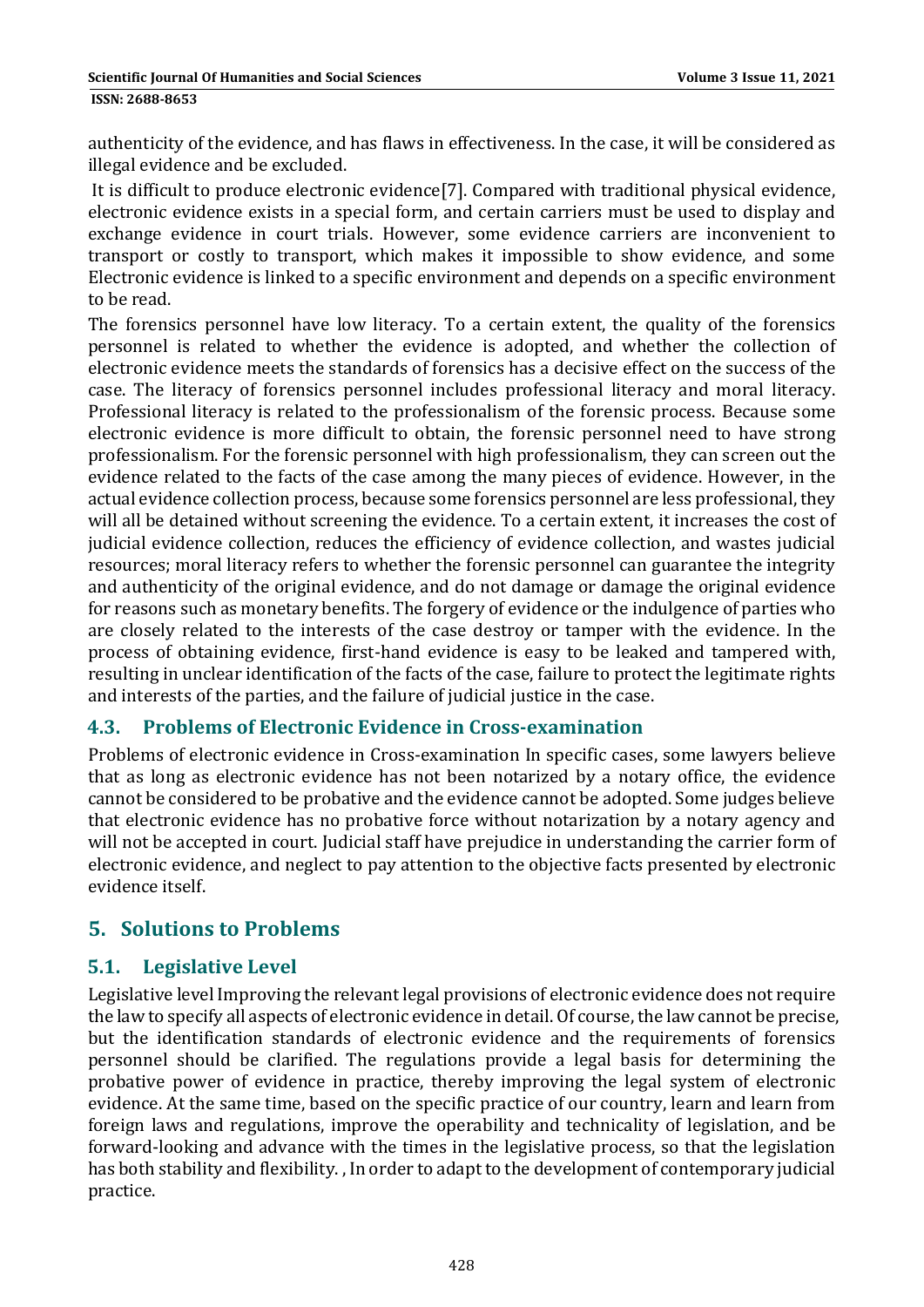Through the detailed description of the legal standards for determining electronic evidence, in specific cases, the adoption of electronic evidence will be more cautious and rigorous, and to a certain extent, the acceptance of evidence will be increased, enabling judges to hear cases in accordance with the law. Reduce the arbitrariness of judges in hearing cases, thereby restricting the discretion of judges, better safeguarding the legitimate rights and interests of the parties, and making judicial trials more fair.

#### **5.2. Improving Relevant Regulations for Evidence Collection**

#### **5.2.1. Determine a Unified Forensics Standard**

Unify the evidence collection standards at the legislative level, establish unified industry standards at the practical level, regulate the collection standards from the legislative and practical levels, make the adoption of electronic evidence comply with the regulations, and enhance the availability of electronic evidence in cases from the standard.

#### **5.2.2. Improve the Quality of Forensics Personnel**

It is necessary to improve the professional quality of forensics personnel in terms of professional knowledge level and specific practical ability. First of all, at the knowledge level, the school should establish an electronic forensics major, increase the intensity of training for forensics talents, and improve their professional knowledge; second, in terms of practice, it is necessary to improve the ability of forensics personnel to investigate and collect evidence from participating in simple cases. Start, collect evidence, and gradually improve the level of evidence collection. In the process of collecting electronic evidence, forensics personnel should pay attention to the protection of related computers and other electronic equipment to prevent the damage of evidence, and also pay attention to the screening of key electronic data when placing electronic equipment. Protect citizens' right to privacy and other legitimate rights and interests, improve the efficiency of judicial evidence collection, reduce the cost of evidence collection, thereby saving judicial resources; finally, for some cases that are more difficult to obtain evidence, professional forensic experts are invited to participate and give guidance so as to enable the forensics personnel It can accurately collect evidence related to the facts of the case, reduce the cost of evidence collection, and improve the efficiency of evidence collection. Improve the ethics of the forensics personnel, earnestly perform their duties, and abide by the rules for obtaining evidence. After completing the collection of electronic evidence, strengthen the protection of electronic evidence, and prohibit people who have nothing to do with the case from viewing it to prevent them from damaging and tampering with the evidence. Evidence collectors themselves shall not use the convenience of obtaining evidence to destroy or tamper with evidence related to the case, or condone persons who have an interest in the case to forge or damage the evidence, and penalize forensic personnel's violations by formulating corresponding severe punishment mechanisms to reduce violations of the law, Occurrence of violations. 

# **6. Conclusion**

After the revision of the three major litigation laws, electronic data has become one of the types of statutory evidence. On the one hand, it not only conforms to the development requirements of judicial practice, but also reflects the progress of the rule of law. Electronic data can be adopted as evidence when it meets the requirements for authenticity, legality, relevance, etc., and it proves the facts of the case. Due to its intangibility and fragility, and related legislation is not sound, it is inevitable to encounter difficult problems in judicial practice. This article first discusses the case of electronic data, and then the three characteristics of evidence, the power of proof, and the burden of proof of evidence, etc. Discuss, and put forward corresponding suggestions for improvement of problems found at the legislative level and judicial practice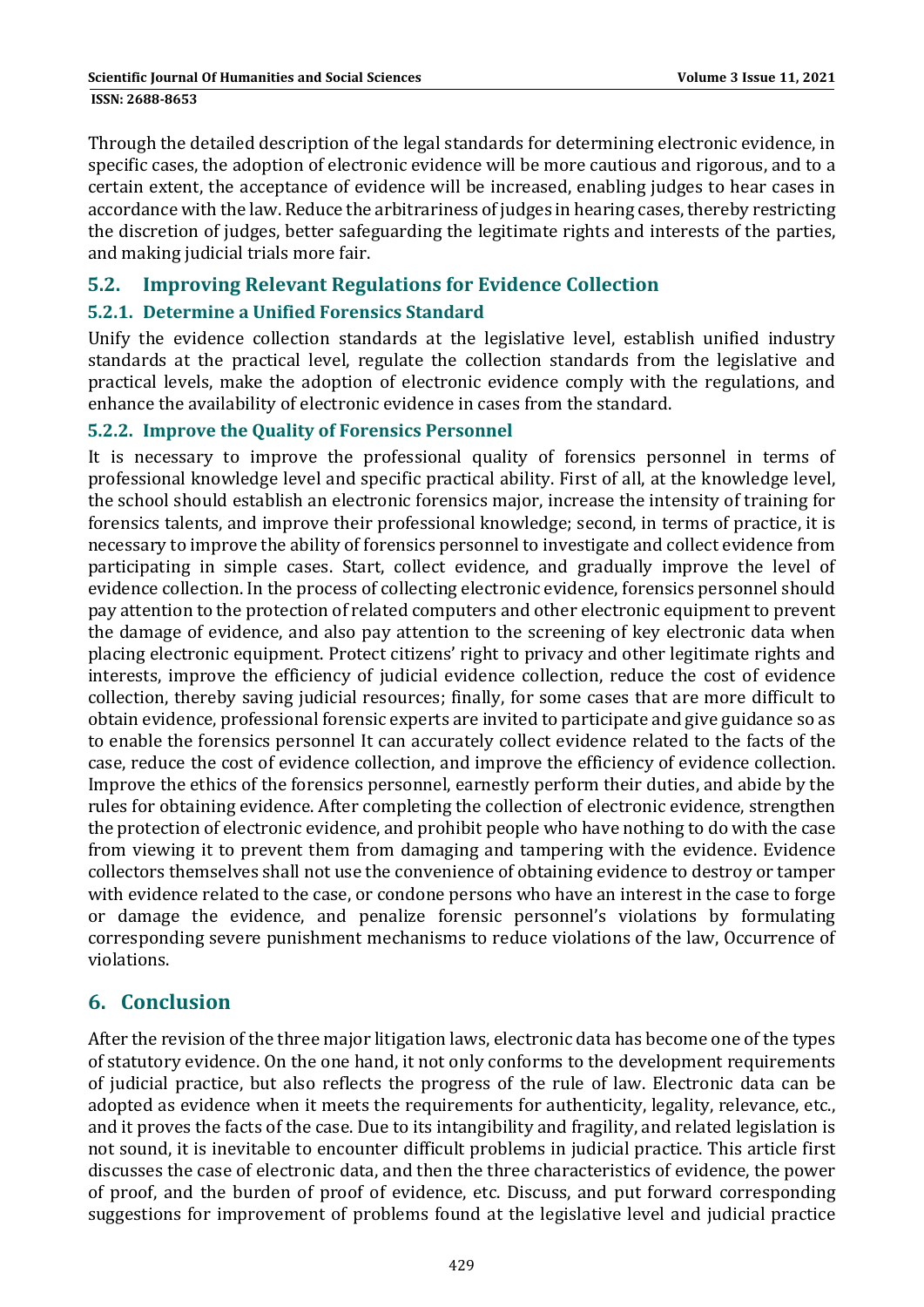level to promote the improvement of the legal system of evidence law, thereby promoting the improvement of contemporary electronic evidence judicial practice.

# **Acknowledgments**

In just a few months, time flies. Once I was an ordinary college student, but now I have finished writing my graduation thesis, and I am ready to participate in the work. I feel a little nervous and expectant, and I am more thankful.

Thank you to everyone who helped me in the process of writing my paper, thank you teachers, classmates, and parents. Every long night of essays has your company and patient guidance. I don't feel too much. I finished my thesis with a lot of confusion and frustration. Thank you for your support and dedication.

I was stupid by nature, but I also firmly believed that diligence could make up for the clumsiness. After I decided on the topic, I began to collect information. The process was bumpy, but the result was full of accomplishments. I can get timely answers from the teacher for every confusion in academics. I can also get valuable reference experience from my classmates when encountering bottlenecks in the process of collating documents. They are the people I trust most and they also help me. The biggest person.

The writing of the thesis is boring and boring. I never wavered, insisting on writing every word of this thesis by myself, and with my sweat and hard work, I proved that I was indeed capable and worthy of the diploma and degree that I was about to have. I sincerely hope that every colleague can be as self-confident as I am and will not make detours.

I am also growing up while writing my thesis. Once upon a time, I was just an academic novice who didn't even know how to list the outline.

Looking at the revised documents one after another on the computer, I was deeply moved. Bao Jianfeng has been sharpened, and the fragrance of plum blossoms has come from the bitter cold. I firmly believe that I, who have withstood the test of my graduation thesis, will become more and more courageous in my study, work and life in the future. Thank you for your care and help to me. Thank you again!

# **References**

- [1] J. Ni: The authenticity of electronic evidence in civil litigation, Journal of Beijing University of Aeronautics and Astronautics (Social Science Edition), Vol. 29 (2016) No.02, p.55-63.
- [2] M.Y. Wang: The formation and authenticity of electronic evidence, Law Science, (2017) No.06, p.183– 192.
- [3] X. Ding: Research on the Attestation of Blockchain Deposit Evidence(MS., Huaqiao University, China, 2019), p.14-15.
- [4] J.Y. Li, Z.S. Li: Discussion on the authenticity of electronic data based on blockchain storage evidence, Software, Vol. 39 (2018) No.6, p.109-112.
- [5] P.X. Liu: The relevance of electronic evidence, Chinese prosecutors, (2017) No.09, p.178-180.
- [6] L.L. Lin: Research on the Evidence Effect of Electronic Data in Civil Litigation(MS., Yantai University, China, 2015), p.16.
- [7] Z.Y. Song: Research on the authenticity of electronic evidence in civil litigation,(MS.,Northwest) Normal University, China, 2020), p.21-27.
- [8] S.L. Ma: A doctrinal analysis of the rules of illegal electronic data exclusion, (MS.,Anhui University, China, 2020), p.10-15.
- [9] X.X. Luo: On the exclusion of illegal electronic data(MS.,Chongqing University of Posts and Telecommunications, China, 2019), p.10-25.